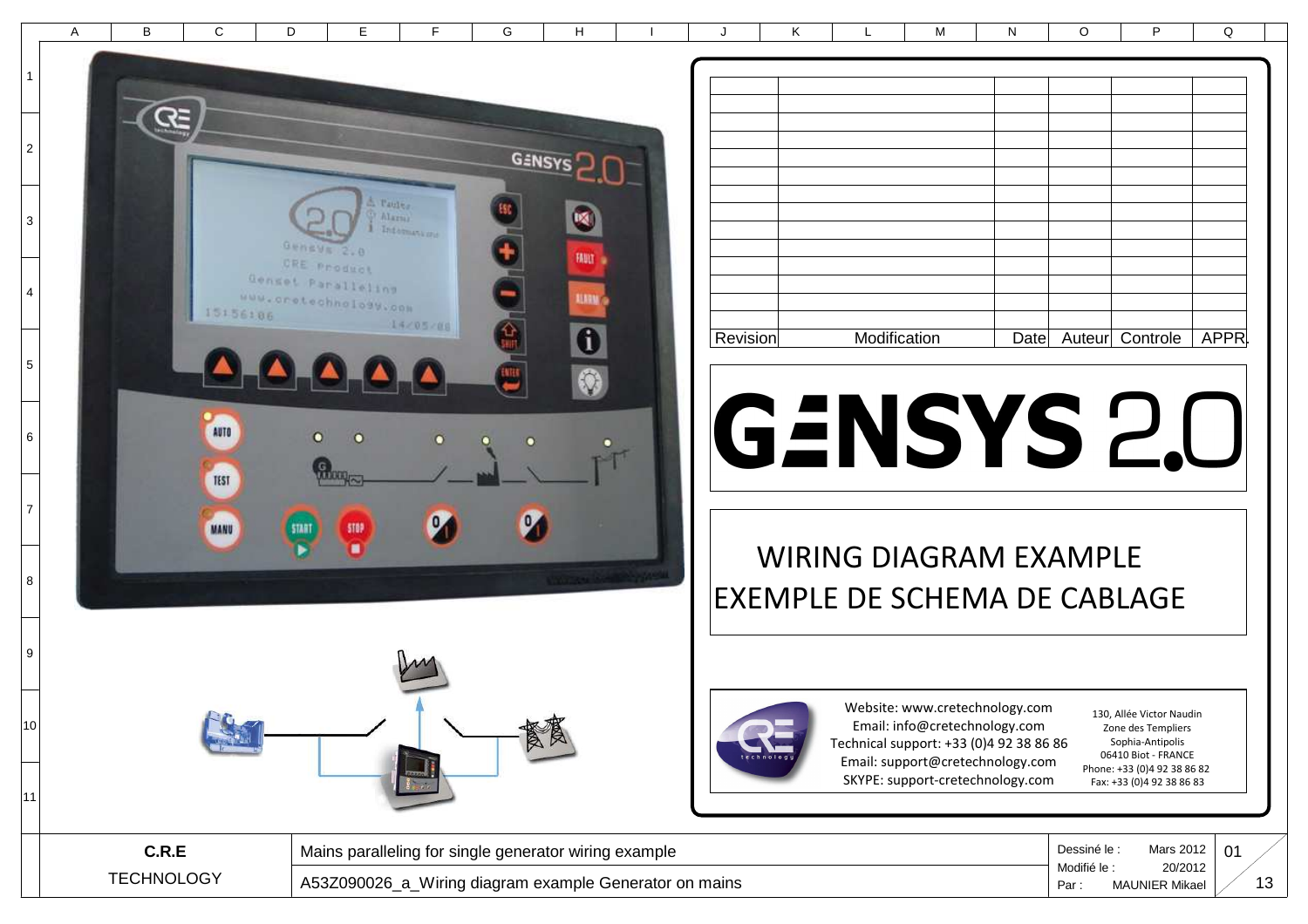|                 | A          | В<br>C<br>D                                            |                                                       | H |             |                                   | Κ<br>J               | L                         | M            | N | O         | P. |                     |  | Q           |  |  |
|-----------------|------------|--------------------------------------------------------|-------------------------------------------------------|---|-------------|-----------------------------------|----------------------|---------------------------|--------------|---|-----------|----|---------------------|--|-------------|--|--|
|                 | Folio      | <b>Désignation</b>                                     | Indice<br>A B C D                                     |   | <b>Date</b> | $k$ $\overline{q}$ $\overline{q}$ | <b>Désignation</b>   |                           |              |   |           |    | $Indice$<br>A B C D |  | <b>Date</b> |  |  |
| 1               | 01         | Présentation                                           |                                                       |   |             | 29                                |                      |                           |              |   |           |    |                     |  |             |  |  |
|                 | 02         | <b>Summary</b>                                         |                                                       |   |             |                                   |                      | 30                        |              |   |           |    |                     |  |             |  |  |
| $\overline{2}$  | 03         | Single line diagram / Schéma unifilaire                |                                                       |   |             |                                   |                      | 31                        |              |   |           |    |                     |  |             |  |  |
|                 | 04         | Power wiring / Câblage de puissance                    |                                                       |   |             |                                   |                      | 32                        |              |   |           |    |                     |  |             |  |  |
|                 | 05         | Digital input wiring / câblage entrées logiques        |                                                       |   |             |                                   |                      | 33                        |              |   |           |    |                     |  |             |  |  |
| 3               | 06         | Digital input wiring / câblage entrées logiques        |                                                       |   |             |                                   |                      | 34                        |              |   |           |    |                     |  |             |  |  |
|                 | 07         | Governor & Engine control/Câblage régulation et Moteur |                                                       |   |             |                                   |                      | 35                        |              |   |           |    |                     |  |             |  |  |
| 4               | 08         | Digital output and AVR /sorties logique et AVR         |                                                       |   |             |                                   |                      | 36                        |              |   |           |    |                     |  |             |  |  |
|                 | 09         | Analogue Inputs / Entrées analogiques                  |                                                       |   |             |                                   |                      | 37                        |              |   |           |    |                     |  |             |  |  |
|                 | 10         | Power transducer / Mesure réseau 4-20mA (option)       |                                                       |   |             |                                   |                      | 38                        |              |   |           |    |                     |  |             |  |  |
| $5\overline{)}$ | 11         | Not use: COM 1 Inter Gensys2.0 Communication           |                                                       |   |             |                                   |                      | 39                        |              |   |           |    |                     |  |             |  |  |
|                 | 12         | COM 2 J1939 / I/O extension                            |                                                       |   |             |                                   |                      | 40                        |              |   |           |    |                     |  |             |  |  |
|                 | 13         | <b>COM 5 Modbus RTU</b>                                |                                                       |   |             |                                   |                      | 41                        |              |   |           |    |                     |  |             |  |  |
| 6               | 14         | $\mathcal{U}$                                          |                                                       |   |             |                                   |                      | 42                        |              |   |           |    |                     |  |             |  |  |
|                 | 15         | $\mathcal{U}$                                          |                                                       |   |             |                                   |                      | 43                        |              |   |           |    |                     |  |             |  |  |
| $\overline{7}$  | 16         | $\mathcal{U}$                                          |                                                       |   |             |                                   |                      | 44                        |              |   |           |    |                     |  |             |  |  |
|                 | 17         | $\mathcal{U}$                                          |                                                       |   |             |                                   |                      | 45                        |              |   |           |    |                     |  |             |  |  |
|                 | 18         | $\mathcal{U}$                                          |                                                       |   |             |                                   |                      | 46                        |              |   |           |    |                     |  |             |  |  |
| 8               | 19         | $\mathcal{U}$                                          |                                                       |   |             |                                   |                      | 47                        |              |   |           |    |                     |  |             |  |  |
|                 | 20         |                                                        |                                                       |   |             |                                   |                      | 48                        |              |   |           |    |                     |  |             |  |  |
|                 | 21         |                                                        |                                                       |   |             |                                   |                      | 49                        |              |   |           |    |                     |  |             |  |  |
| 9               | 22         |                                                        |                                                       |   |             |                                   |                      | 50                        |              |   |           |    |                     |  |             |  |  |
|                 | 23         |                                                        |                                                       |   |             |                                   |                      | 51                        |              |   |           |    |                     |  |             |  |  |
| 10 <sup>1</sup> | 24         |                                                        |                                                       |   |             |                                   |                      | 52                        |              |   |           |    |                     |  |             |  |  |
|                 | 25         |                                                        |                                                       |   |             |                                   |                      | 53                        |              |   |           |    |                     |  |             |  |  |
|                 | 26         |                                                        |                                                       |   |             |                                   |                      | 54                        |              |   |           |    |                     |  |             |  |  |
| 11              | ${\bf 27}$ |                                                        |                                                       |   |             |                                   |                      | 55                        |              |   |           |    |                     |  |             |  |  |
|                 | 28         |                                                        |                                                       |   |             |                                   |                      | 56                        |              |   |           |    |                     |  |             |  |  |
|                 |            | C.R.E                                                  | Mains paralleling for single generator wiring example |   |             |                                   |                      |                           | Dessiné le : |   | Mars 2012 |    | 02                  |  |             |  |  |
|                 |            | <b>TECHNOLOGY</b><br>Summary                           |                                                       |   |             |                                   | Modifié le :<br>Par: | 20/2012<br>MAUNIER Mikael | 13           |   |           |    |                     |  |             |  |  |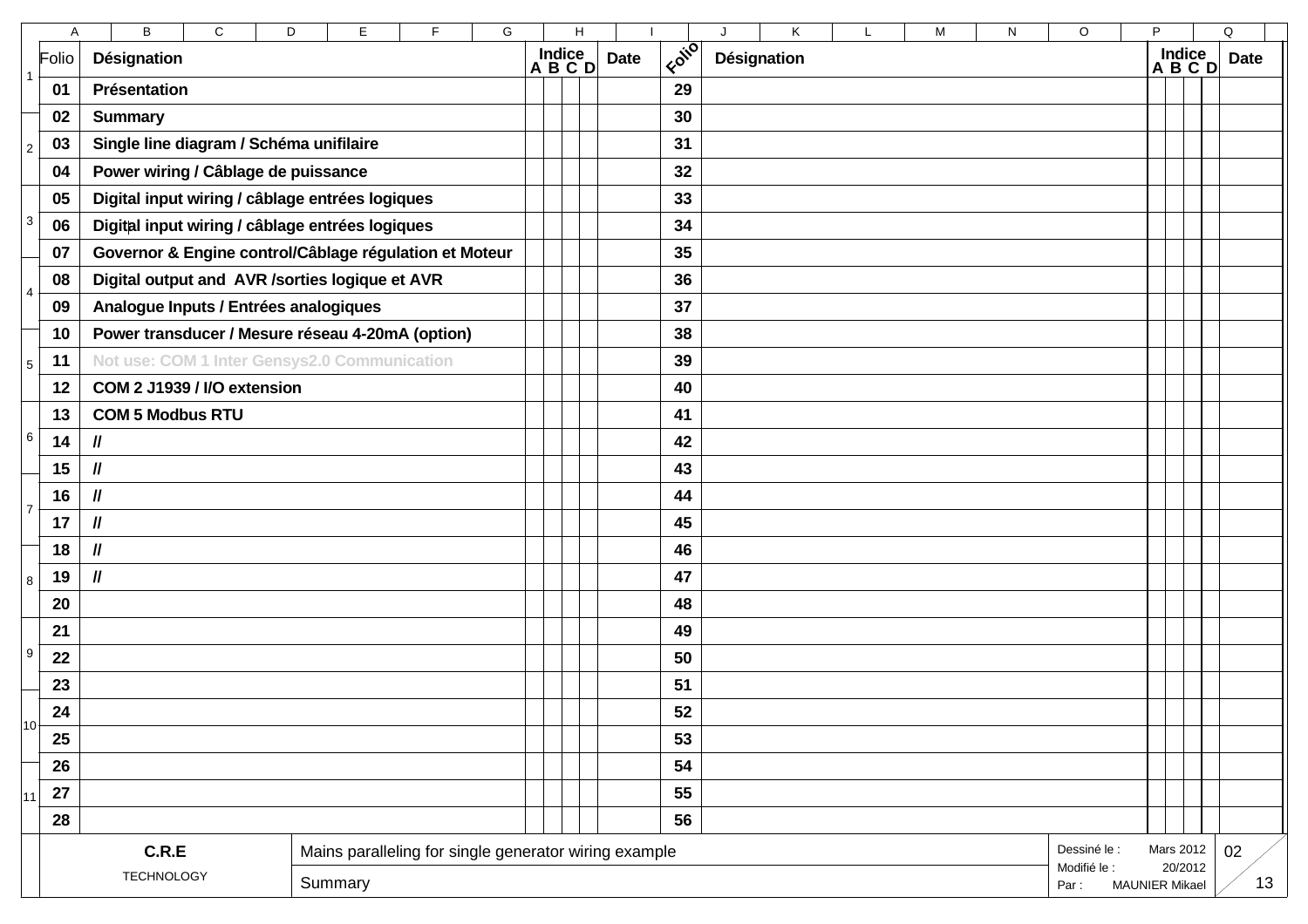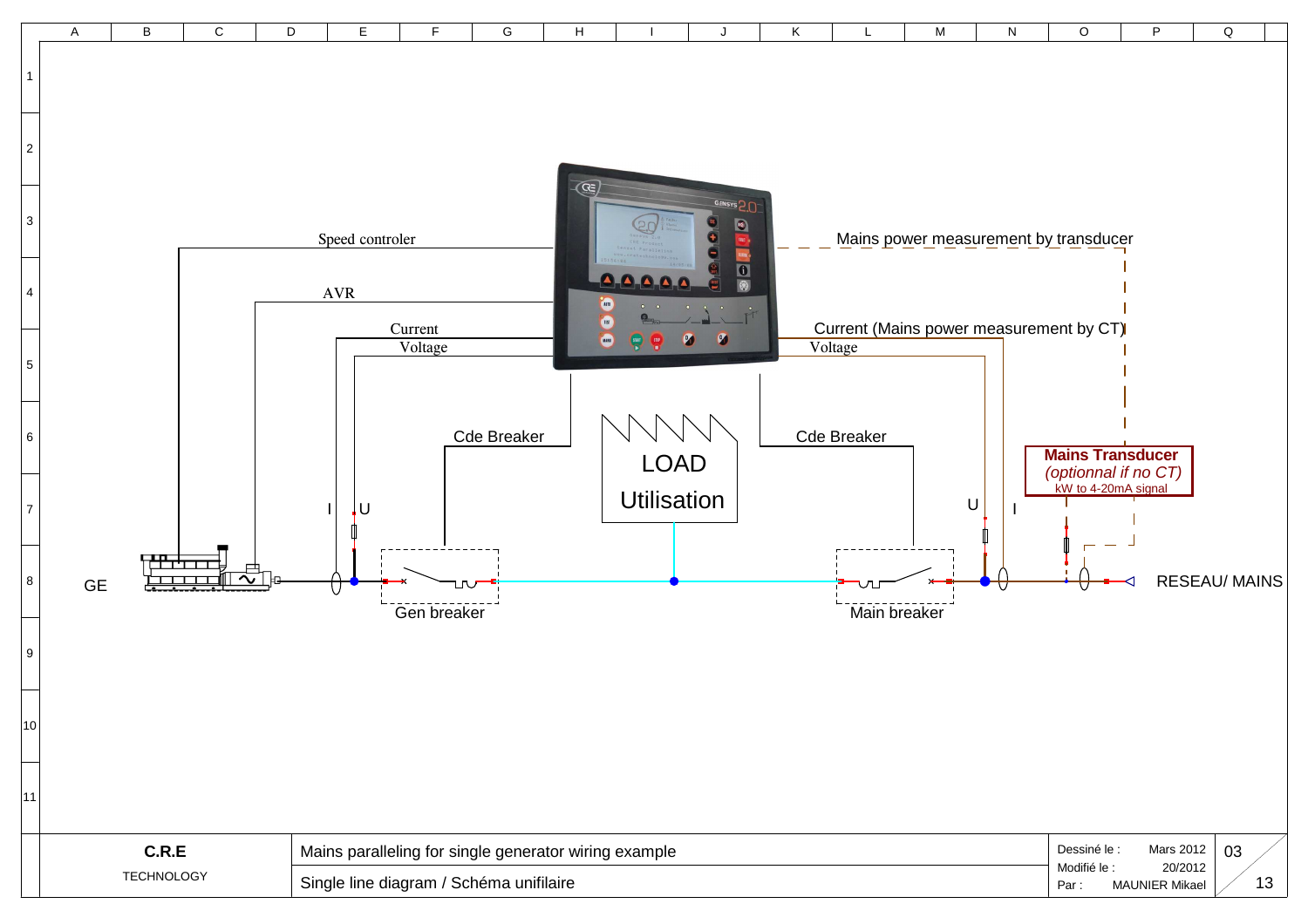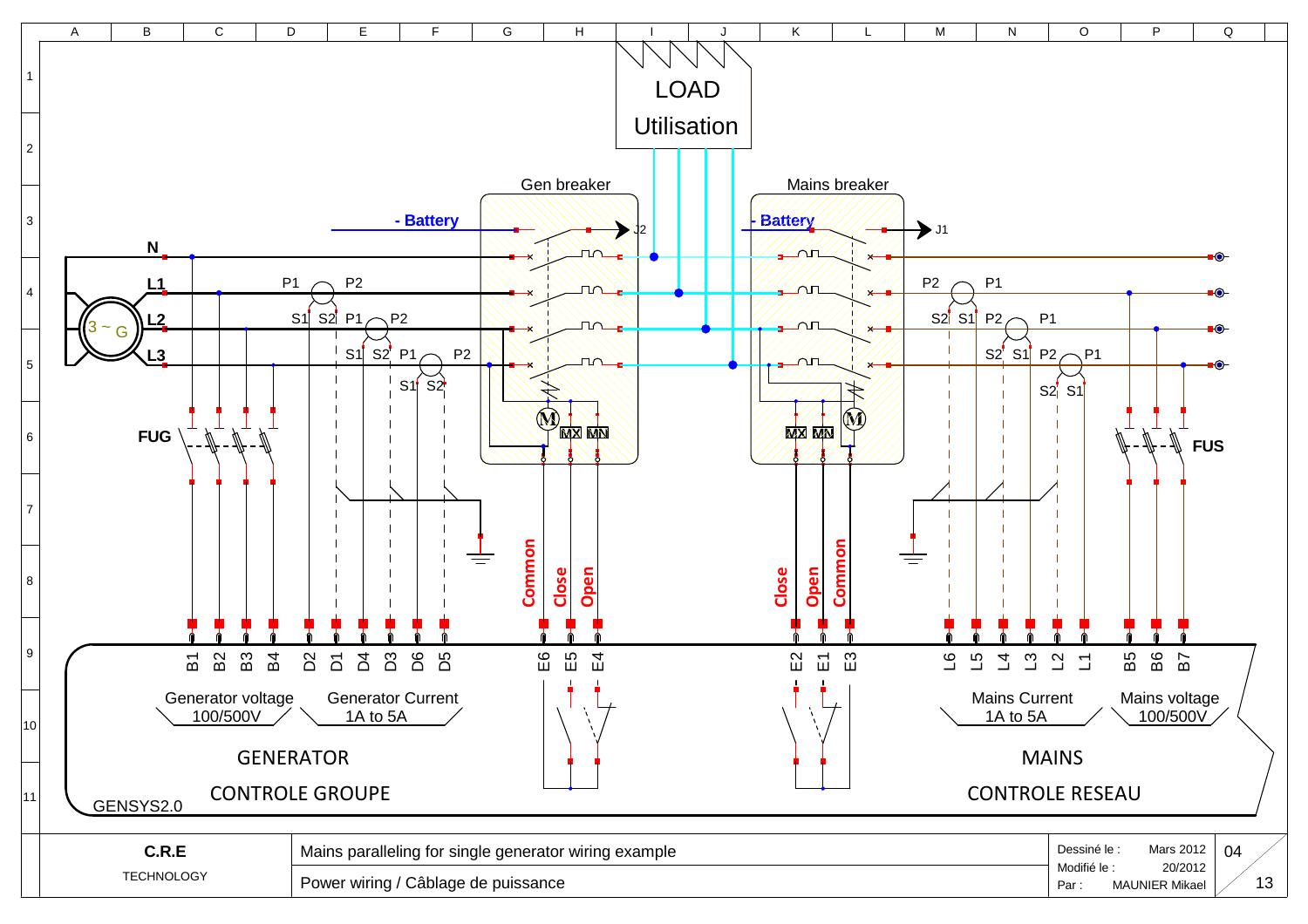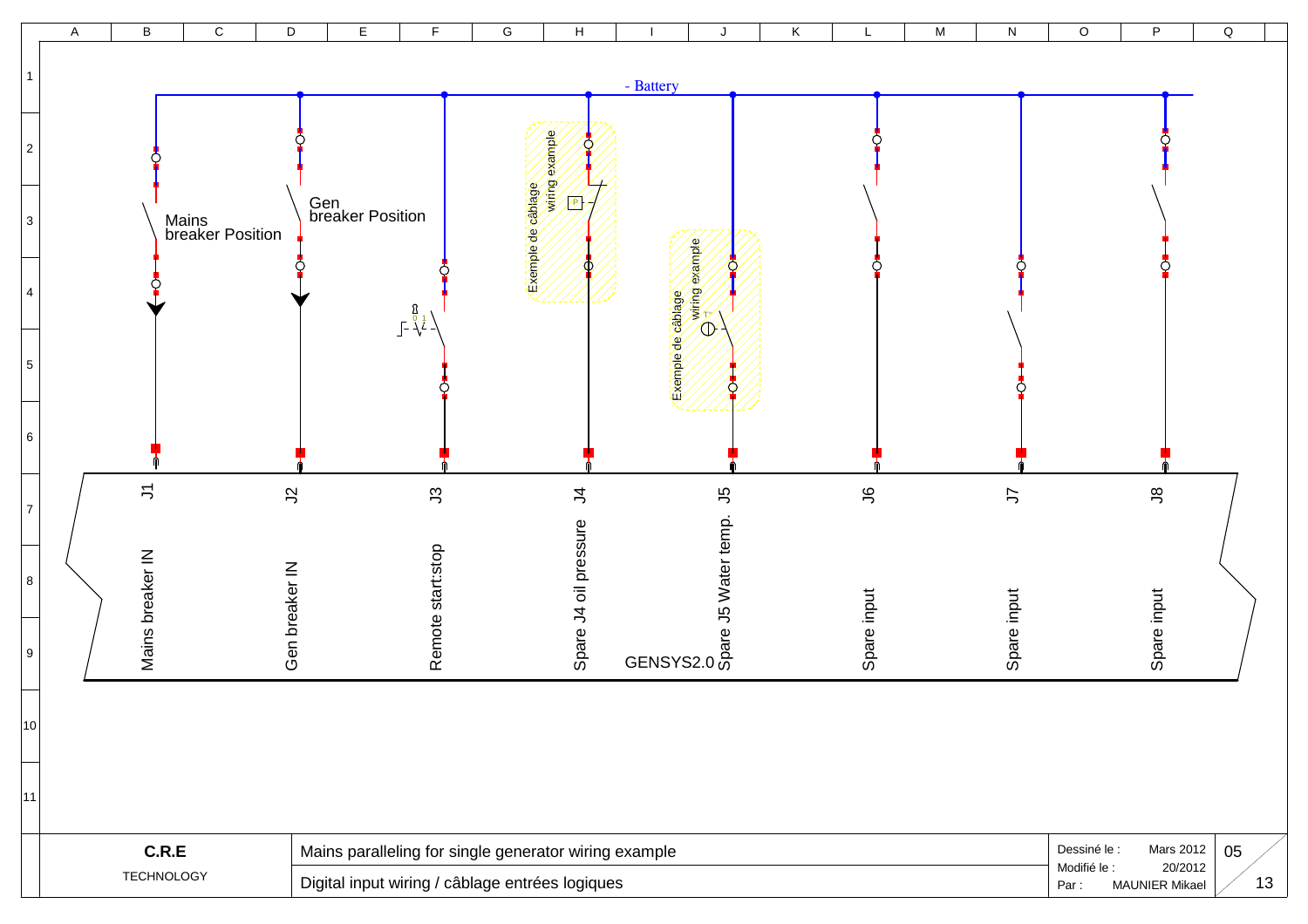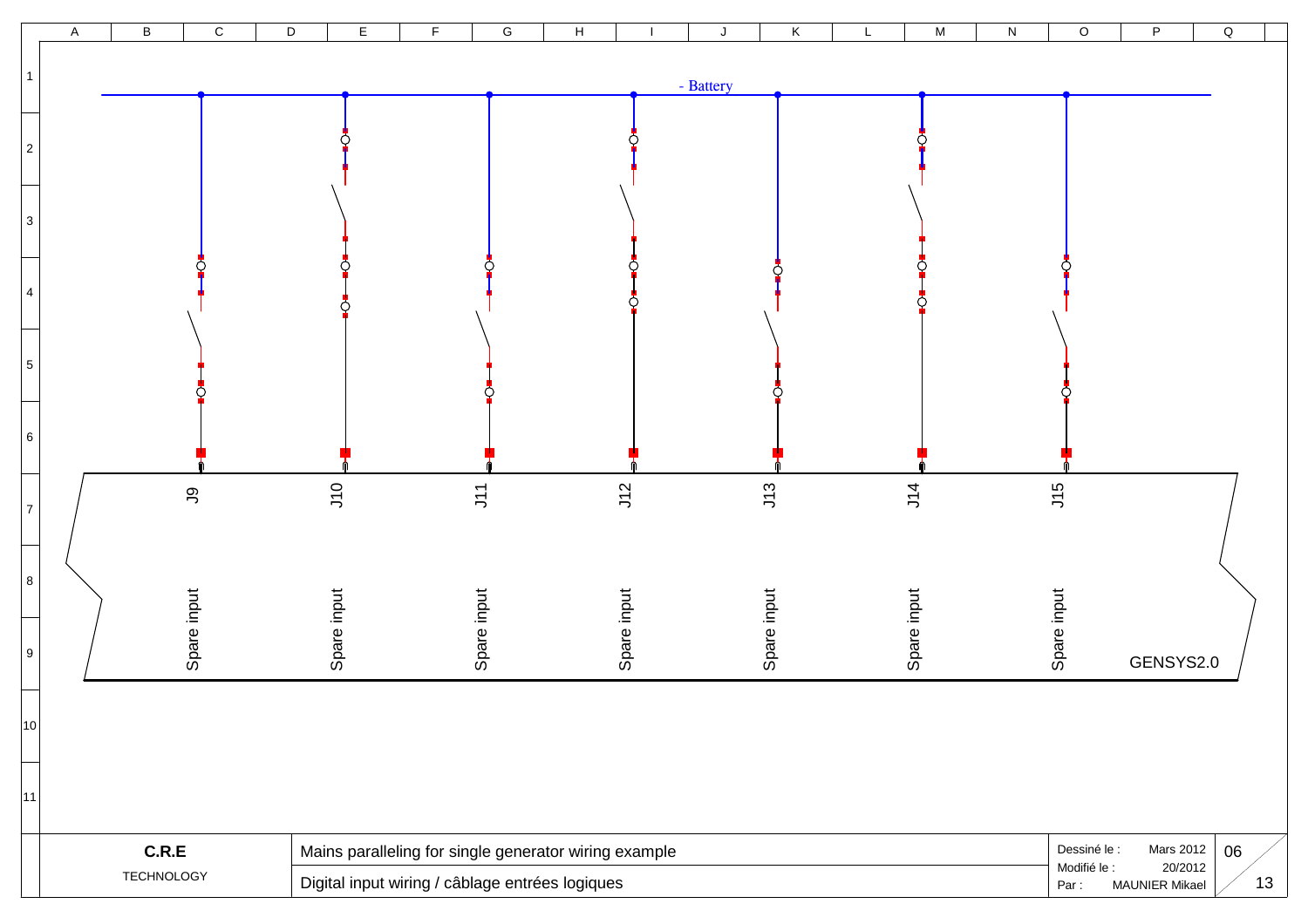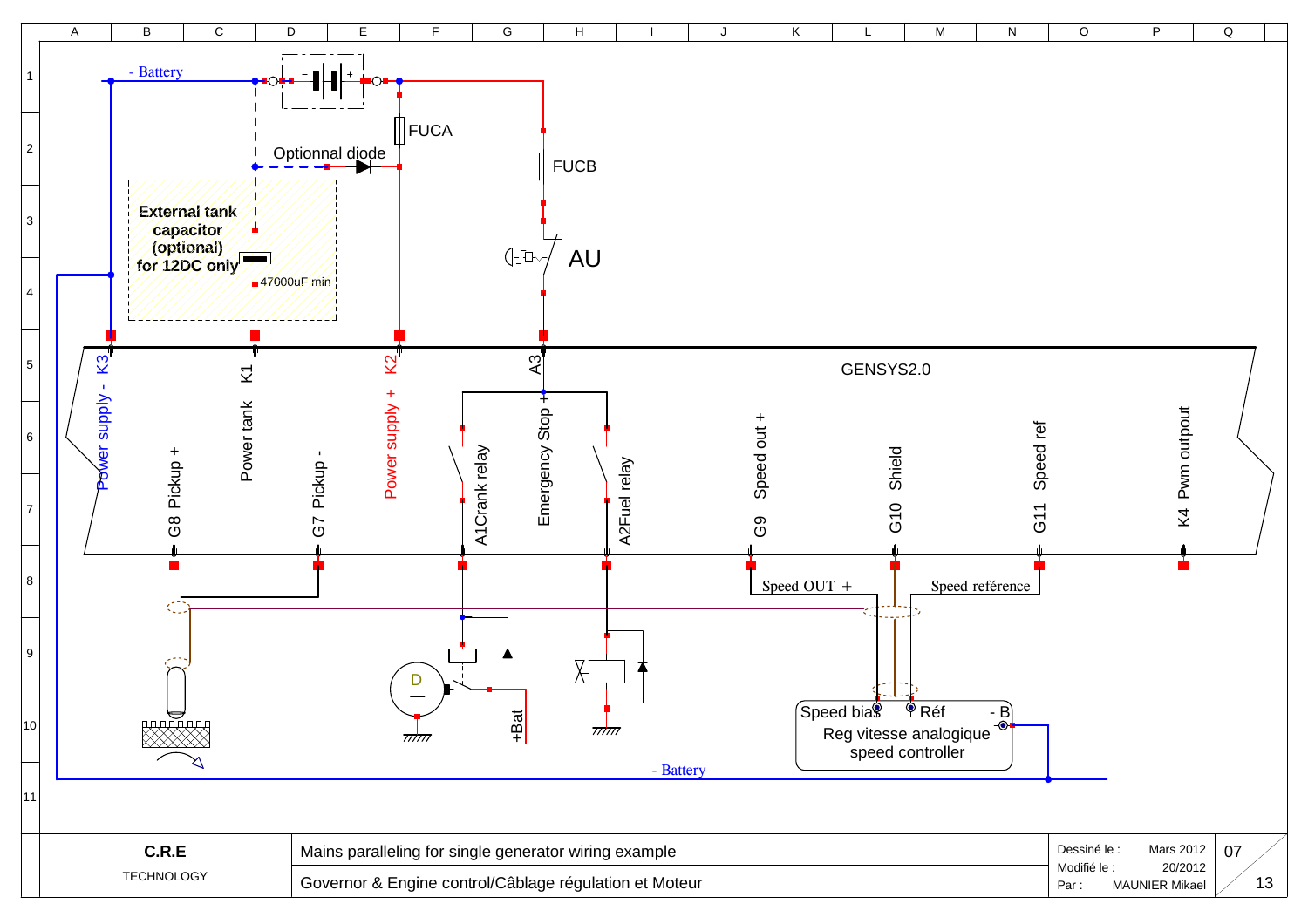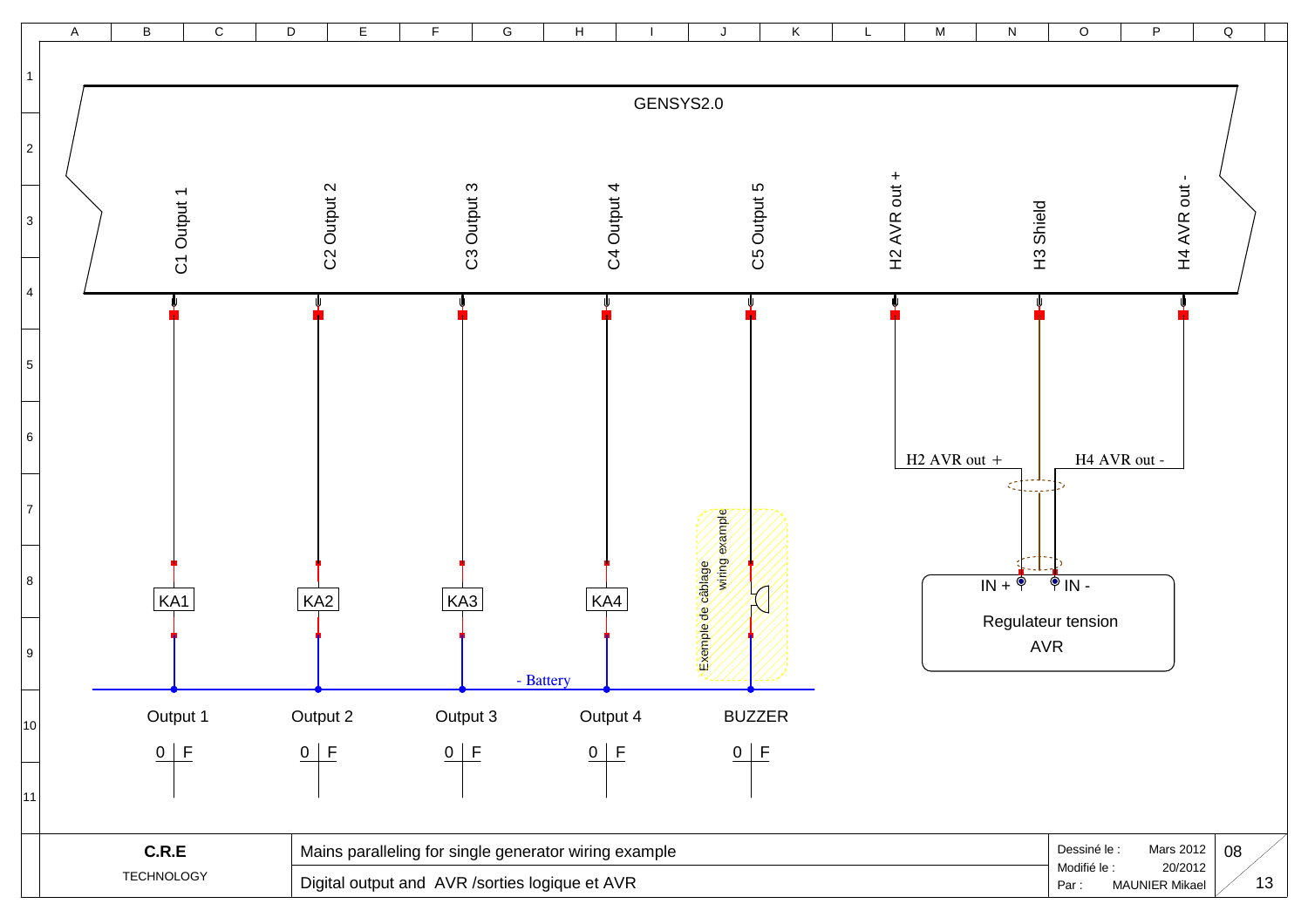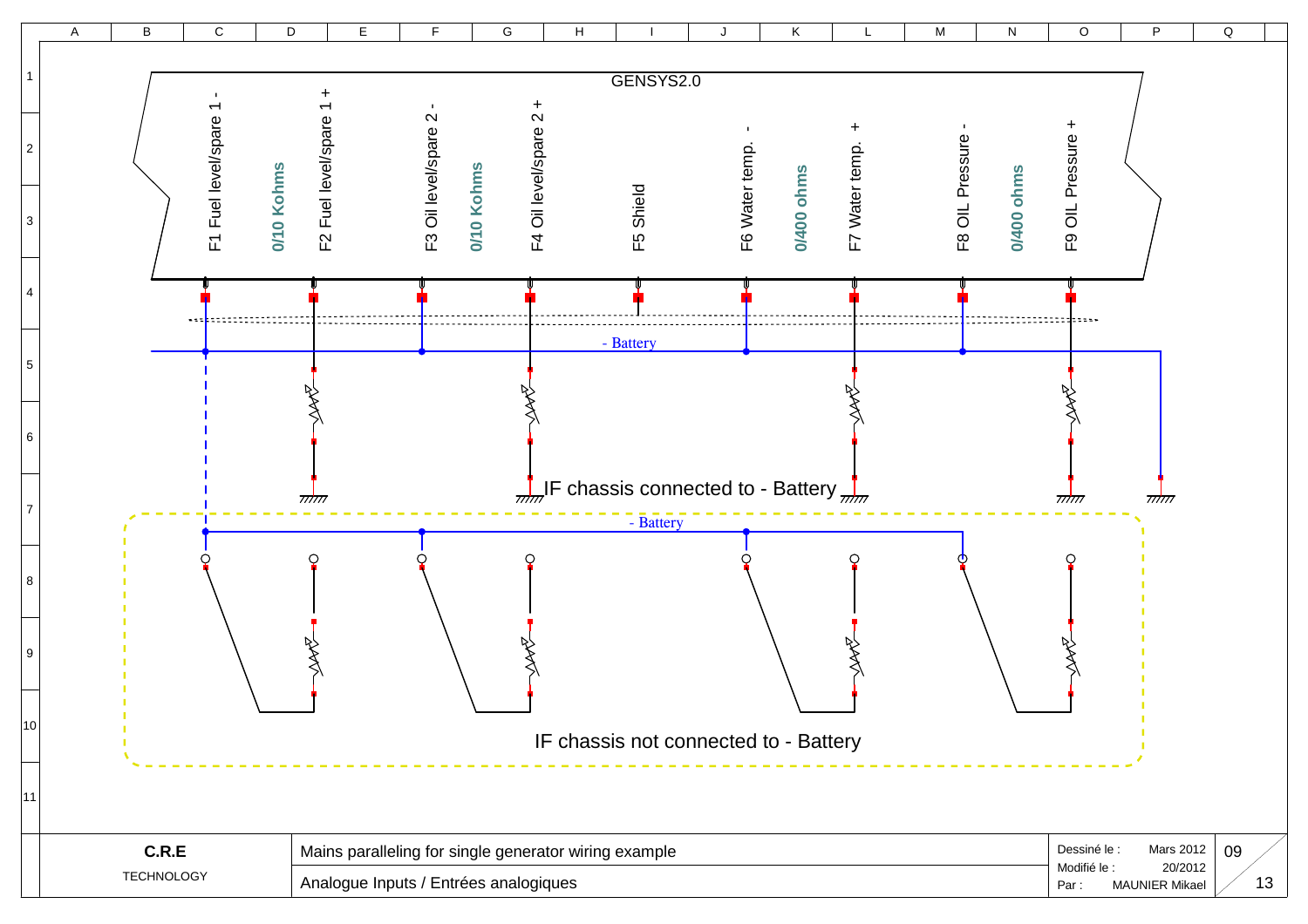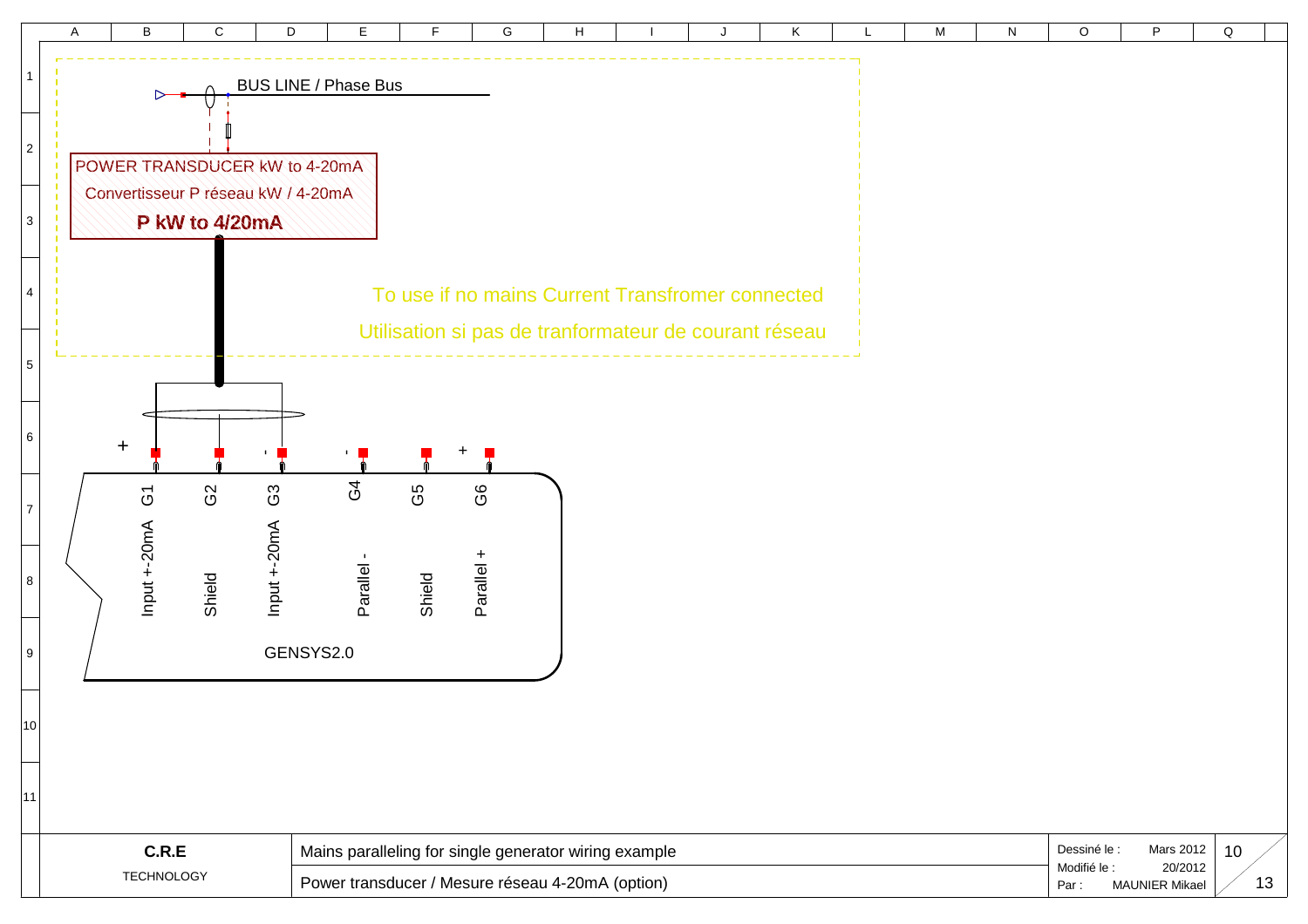|                   |                | A         | B                                     | C                                           | D                               |                                                                                                        | Е | F |  | G | H |                                                                  | J |  | Κ | L | M                                             | N  | O            | P                           | Q  |
|-------------------|----------------|-----------|---------------------------------------|---------------------------------------------|---------------------------------|--------------------------------------------------------------------------------------------------------|---|---|--|---|---|------------------------------------------------------------------|---|--|---|---|-----------------------------------------------|----|--------------|-----------------------------|----|
|                   |                |           |                                       | 1 NC<br>2 CAN-L<br>3 GROUND-1               |                                 |                                                                                                        |   |   |  |   |   |                                                                  |   |  |   |   |                                               |    |              |                             |    |
|                   | $\overline{2}$ |           | <b>Resistor Switch</b><br>ON 120 Ohms | 4 NC<br>5 GROUND-2<br>6 GROUND-1<br>7 CAN-H |                                 |                                                                                                        |   |   |  |   |   | Non utilisé en utilisation 1 GENSYS2.0 couplage réseau           |   |  |   |   |                                               |    |              |                             |    |
|                   | 3              | ON<br>215 |                                       | <b>8 NC</b><br><b>9 NC</b>                  | COM 1 GENSYS                    |                                                                                                        |   |   |  |   |   |                                                                  |   |  |   |   |                                               |    |              |                             |    |
|                   | 4              | COM       |                                       |                                             |                                 |                                                                                                        |   |   |  |   |   | Not connected if single GENSYS2.0 on mains paralleling operation |   |  |   |   |                                               |    |              |                             |    |
|                   | 5              |           |                                       |                                             |                                 |                                                                                                        |   |   |  |   |   |                                                                  |   |  |   |   |                                               |    |              |                             |    |
|                   | 6              |           | $2^1$                                 |                                             | $\mathscr{P}_1$<br>$\mathbf{C}$ |                                                                                                        |   |   |  |   |   |                                                                  |   |  |   |   |                                               |    |              |                             |    |
|                   | $\overline{7}$ |           | $\frac{\text{Can L}}{\text{Can H}}$   |                                             | Ground                          |                                                                                                        |   |   |  |   |   |                                                                  |   |  |   |   |                                               |    |              |                             |    |
| 8                 |                |           |                                       |                                             |                                 |                                                                                                        |   |   |  |   |   |                                                                  |   |  |   |   |                                               |    |              |                             |    |
|                   | 9              |           |                                       |                                             |                                 |                                                                                                        |   |   |  |   |   |                                                                  |   |  |   |   |                                               |    |              |                             |    |
| 10                |                |           |                                       |                                             |                                 |                                                                                                        |   |   |  |   |   |                                                                  |   |  |   |   |                                               |    |              |                             |    |
| 11                |                |           |                                       |                                             |                                 |                                                                                                        |   |   |  |   |   |                                                                  |   |  |   |   |                                               |    |              |                             |    |
|                   |                |           | C.R.E                                 |                                             |                                 |                                                                                                        |   |   |  |   |   |                                                                  |   |  |   |   |                                               |    | Dessiné le : | <b>Mars 2012</b><br>20/2012 | 11 |
| <b>TECHNOLOGY</b> |                |           |                                       |                                             |                                 | Mains paralleling for single generator wiring example<br>Not used: COM 1 Inter GENSYS2.0 Communication |   |   |  |   |   |                                                                  |   |  |   |   | Modifié le :<br><b>MAUNIER Mikael</b><br>Par: | 13 |              |                             |    |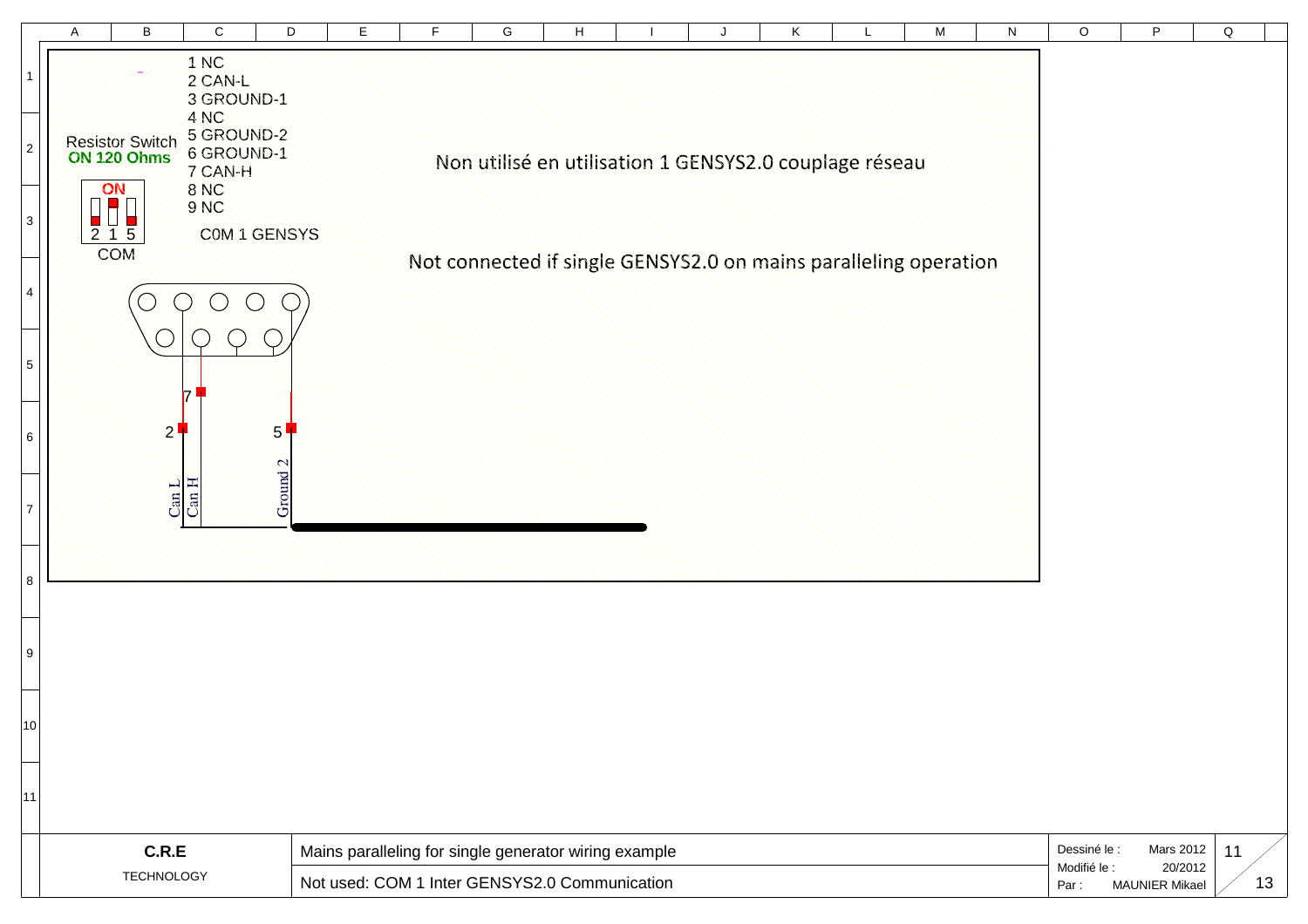|                | Α                 | B                         | C                                                                                    | D                              | E | F                                                     | G | H               |  |                                                                 | Κ            | L     | M                              | N                     | O                                              | P         | Q  |  |  |
|----------------|-------------------|---------------------------|--------------------------------------------------------------------------------------|--------------------------------|---|-------------------------------------------------------|---|-----------------|--|-----------------------------------------------------------------|--------------|-------|--------------------------------|-----------------------|------------------------------------------------|-----------|----|--|--|
|                |                   |                           | 1 NC<br>2 CAN-L<br>3 GROUND-1                                                        |                                |   |                                                       |   |                 |  |                                                                 |              |       |                                |                       |                                                |           |    |  |  |
| $\overline{2}$ |                   |                           | 4 NC<br>5 GROUND-2<br>Resistor Switch <sup>6</sup> GROUND-1<br>ON 120 Ohms 7 CAN-H   |                                |   |                                                       |   |                 |  |                                                                 |              | can H |                                |                       |                                                |           |    |  |  |
| $\overline{3}$ |                   | ON                        | <b>8 NC</b><br>9 <sub>NC</sub>                                                       |                                |   |                                                       |   |                 |  |                                                                 |              | can L | can GND                        | 120 Ohms<br>$\propto$ |                                                |           |    |  |  |
| $\overline{4}$ |                   | $\overline{2}$ 1 5<br>COM | COM 2 CAN OPEN                                                                       |                                |   |                                                       |   |                 |  |                                                                 | 1939         |       |                                | ECM / ECU             |                                                |           |    |  |  |
| 5              |                   |                           |                                                                                      |                                |   |                                                       |   |                 |  |                                                                 | CAN OPEN + J |       |                                |                       |                                                |           |    |  |  |
| 6              |                   |                           |                                                                                      |                                |   |                                                       |   |                 |  |                                                                 |              |       |                                |                       |                                                |           |    |  |  |
| $\overline{7}$ |                   | $2\frac{1}{5}$            |                                                                                      | $GND$ $\frac{G}{\blacksquare}$ |   |                                                       |   | <b>CAN OPEN</b> |  |                                                                 |              |       | can H<br>can L                 | 6                     |                                                |           |    |  |  |
| 8              |                   |                           |                                                                                      |                                |   |                                                       |   |                 |  | The 120 Ohms termination resistor must be present on both sides |              |       | can GNI                        | 图<br>(III)            |                                                |           |    |  |  |
| 9              |                   |                           | La résistance de 120 Ohms de terminaison doit être mise en service au deux extrémité |                                |   |                                                       |   |                 |  |                                                                 |              |       |                                |                       | $O^{-1}$                                       |           |    |  |  |
|                |                   |                           |                                                                                      |                                |   |                                                       |   |                 |  |                                                                 |              |       |                                |                       | $\circ\circ\bullet\bullet$                     |           |    |  |  |
| 10             |                   |                           |                                                                                      |                                |   |                                                       |   |                 |  |                                                                 |              |       | Not Available on Gensys2.0LT   |                       | <b>BK5150</b><br><b>BECKHOFF</b>               |           |    |  |  |
| 11             |                   |                           |                                                                                      |                                |   |                                                       |   |                 |  |                                                                 |              |       | Non disponible sur Gensys2.0LT |                       |                                                |           |    |  |  |
|                |                   | C.R.E                     |                                                                                      |                                |   | Mains paralleling for single generator wiring example |   |                 |  |                                                                 |              |       |                                |                       | Dessiné le :<br>Modifié le :                   | Mars 2012 | 12 |  |  |
|                | <b>TECHNOLOGY</b> |                           |                                                                                      | COM 2 J1939 / I/O extension    |   |                                                       |   |                 |  |                                                                 |              |       |                                |                       | 20/2012<br>13<br><b>MAUNIER Mikael</b><br>Par: |           |    |  |  |